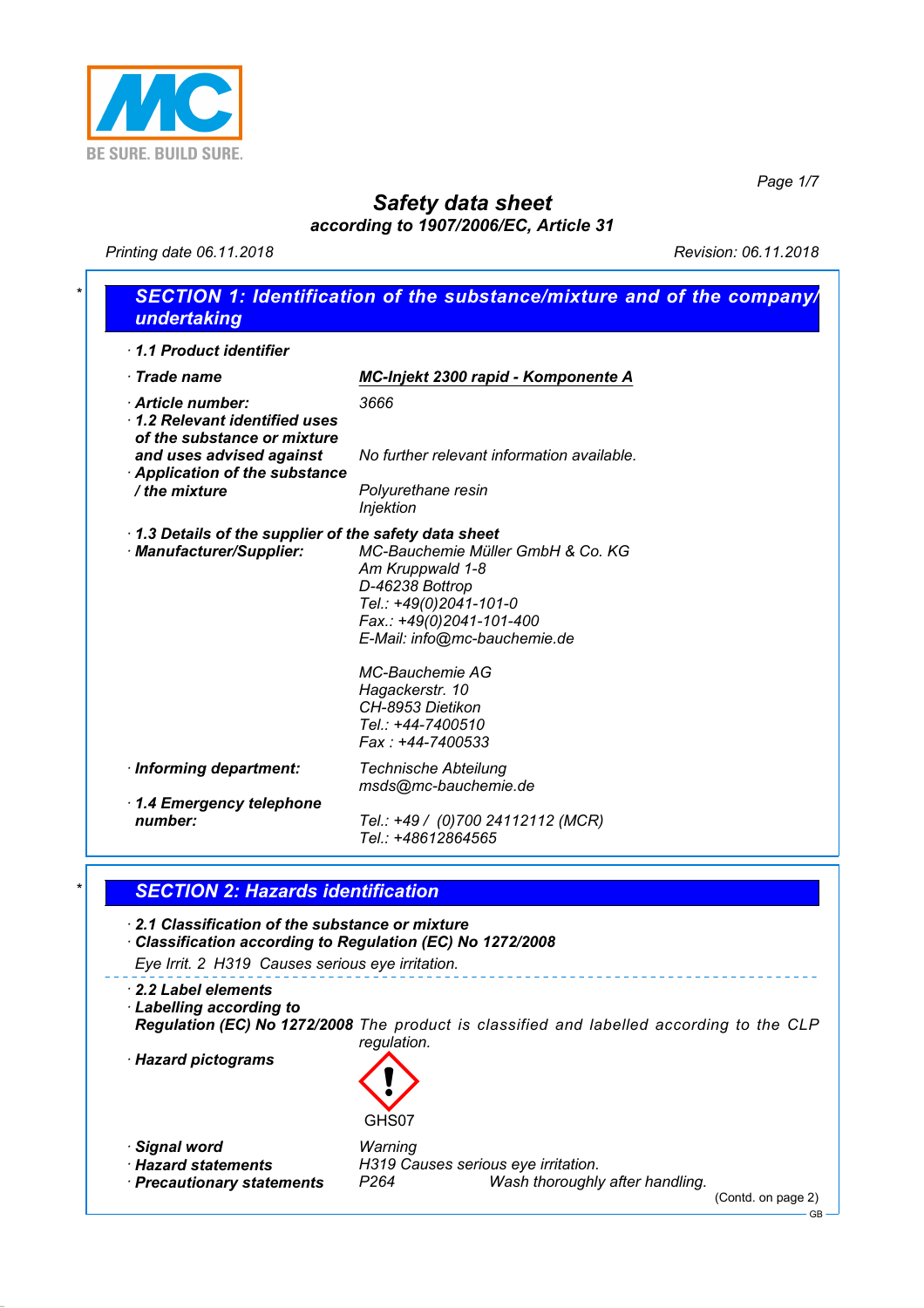

*Page 2/7*

# *Safety data sheet according to 1907/2006/EC, Article 31*

*Printing date 06.11.2018 Revision: 06.11.2018*

#### *Trade name MC-Injekt 2300 rapid - Komponente A*

|                                      | P280            | (Contd. of page 1)<br>Wear eye protection / face protection.                            |
|--------------------------------------|-----------------|-----------------------------------------------------------------------------------------|
|                                      |                 | P305+P351+P338 IF IN EYES: Rinse cautiously with water for                              |
|                                      |                 | several minutes. Remove contact lenses, if<br>present and easy to do. Continue rinsing. |
|                                      | P337+P313       | If eye irritation persists: Get medical advice/<br>attention.                           |
| 2.3 Other hazards                    |                 |                                                                                         |
| · Results of PBT and vPvB assessment |                 |                                                                                         |
| $\cdot$ PBT:                         | Not applicable. |                                                                                         |
| $\cdot$ vPvB:                        | Not applicable. |                                                                                         |

#### *\* SECTION 3: Composition/information on ingredients*

- *· 3.2 Chemical characterisation: Mixtures*
- *· Description: Resin mixture.*

*Mixture consisting of the following components.*

| · Dangerous components:   |                                     |            |
|---------------------------|-------------------------------------|------------|
| CAS: 25322-69-4           | Polypropylenglykol                  | $25 - 50%$ |
|                           | Acute Tox. 4, H302                  |            |
| CAS: 770-35-4             | 1-Phenoxypropan-2-ol                | >10-<25%   |
| EINECS: 212-222-7         | Eye Irrit. 2, H319                  |            |
| CAS: 107-21-1             | ethane-1,2-diol                     | < 5%       |
| EINECS: 203-473-3         | STOT RE 2, H373; Acute Tox. 4, H302 |            |
| Reg.nr.: 01-2119456816-28 |                                     |            |

#### *\* SECTION 4: First aid measures*

*· 4.1 Description of first aid measures*

- *· General information No special measures required.*
- *· After inhalation Supply fresh air.*
- *· After skin contact The product is not skin irritating.*
- *· After eye contact Rinse opened eye for several minutes under running water. · After swallowing Rinse out mouth and then drink plenty of water. Seek medical treatment.*
- *· 4.2 Most important symptoms and effects, both acute and delayed No further relevant information available. · 4.3 Indication of any immediate medical attention and special treatment needed No further relevant information available.*

(Contd. on page 3)

GB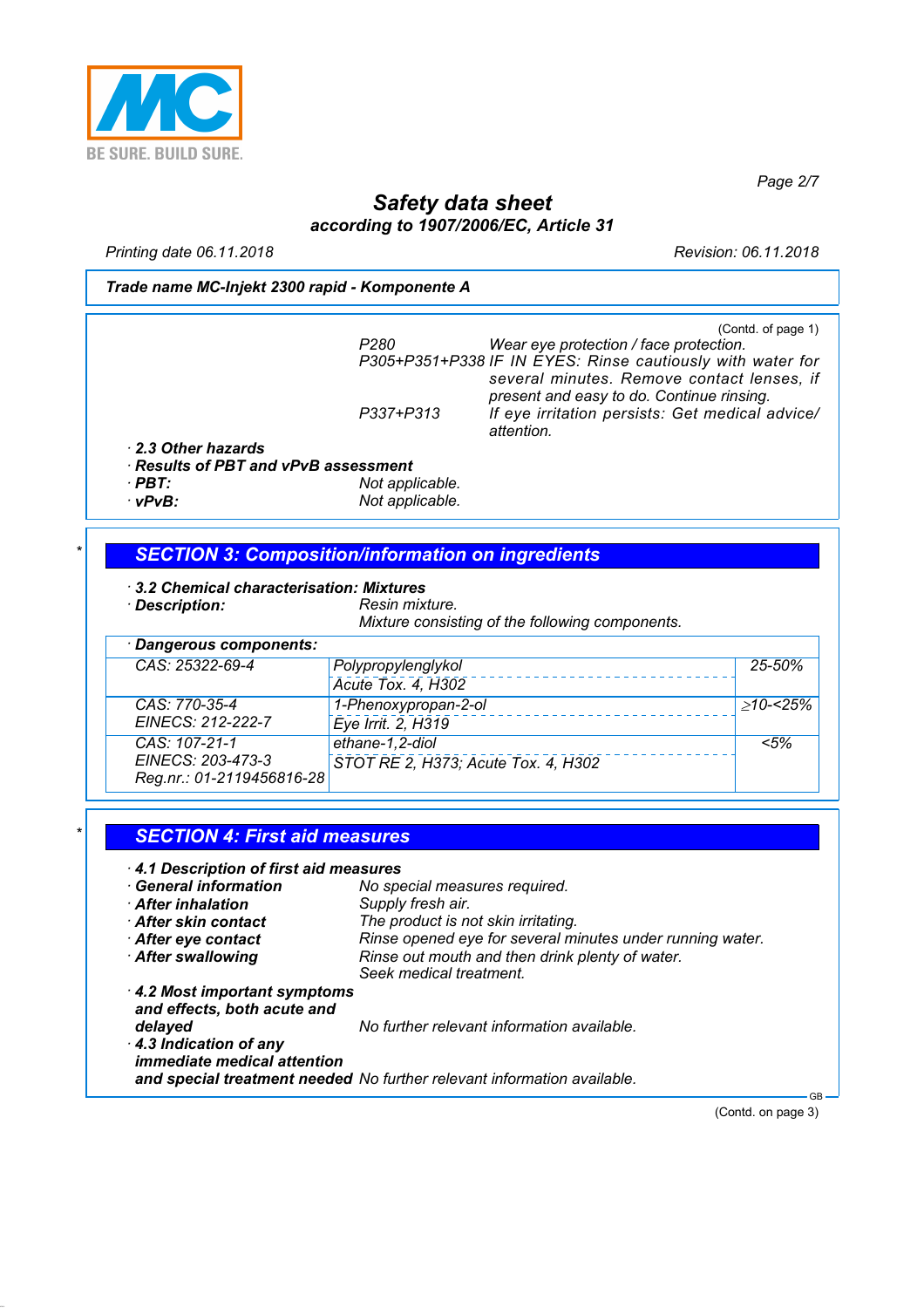

*Page 3/7*

# *Safety data sheet according to 1907/2006/EC, Article 31*

*Printing date 06.11.2018 Revision: 06.11.2018*

*Trade name MC-Injekt 2300 rapid - Komponente A*

(Contd. of page 2)

### *SECTION 5: Firefighting measures*

- *· 5.1 Extinguishing media*
- *· Suitable extinguishing agents Use fire fighting measures that suit the environment.*
- *· 5.2 Special hazards arising*
- *from the substance or*
- *mixture No further relevant information available.*
- *· 5.3 Advice for firefighters*
- *No special measures required.*

### *SECTION 6: Accidental release measures*

| 6.1 Personal precautions,<br>protective equipment and |                                                                                                                                  |
|-------------------------------------------------------|----------------------------------------------------------------------------------------------------------------------------------|
| emergency procedures                                  | Not required.                                                                                                                    |
| 6.2 Environmental                                     |                                                                                                                                  |
| precautions:                                          | No special measures required.                                                                                                    |
| 6.3 Methods and material for                          |                                                                                                                                  |
|                                                       | containment and cleaning up: Absorb with liquid-binding material (sand, diatomite, acid binders,<br>universal binders, sawdust). |
| $\cdot$ 6.4 Reference to other                        |                                                                                                                                  |
| sections                                              | No dangerous materials are released.                                                                                             |

# **SECTION 7: Handling and storage**

| 7.1 Precautions for safe<br>handling<br>· Information about protection<br>against explosions and fires: No special measures required.                                                                        | No special measures required.                                     |
|--------------------------------------------------------------------------------------------------------------------------------------------------------------------------------------------------------------|-------------------------------------------------------------------|
| · Storage<br>Requirements to be met by<br>storerooms and containers: No special requirements.<br>· Information about storage in<br>one common storage facility: Not required.<br>· Further information about | .7.2 Conditions for safe storage, including any incompatibilities |

- *storage conditions: None.*
- 
- *· 7.3 Specific end use(s) No further relevant information available.*

### *\* SECTION 8: Exposure controls/personal protection*

*· Additional information about design of technical systems: No further data; see item 7.*

(Contd. on page 4)

GB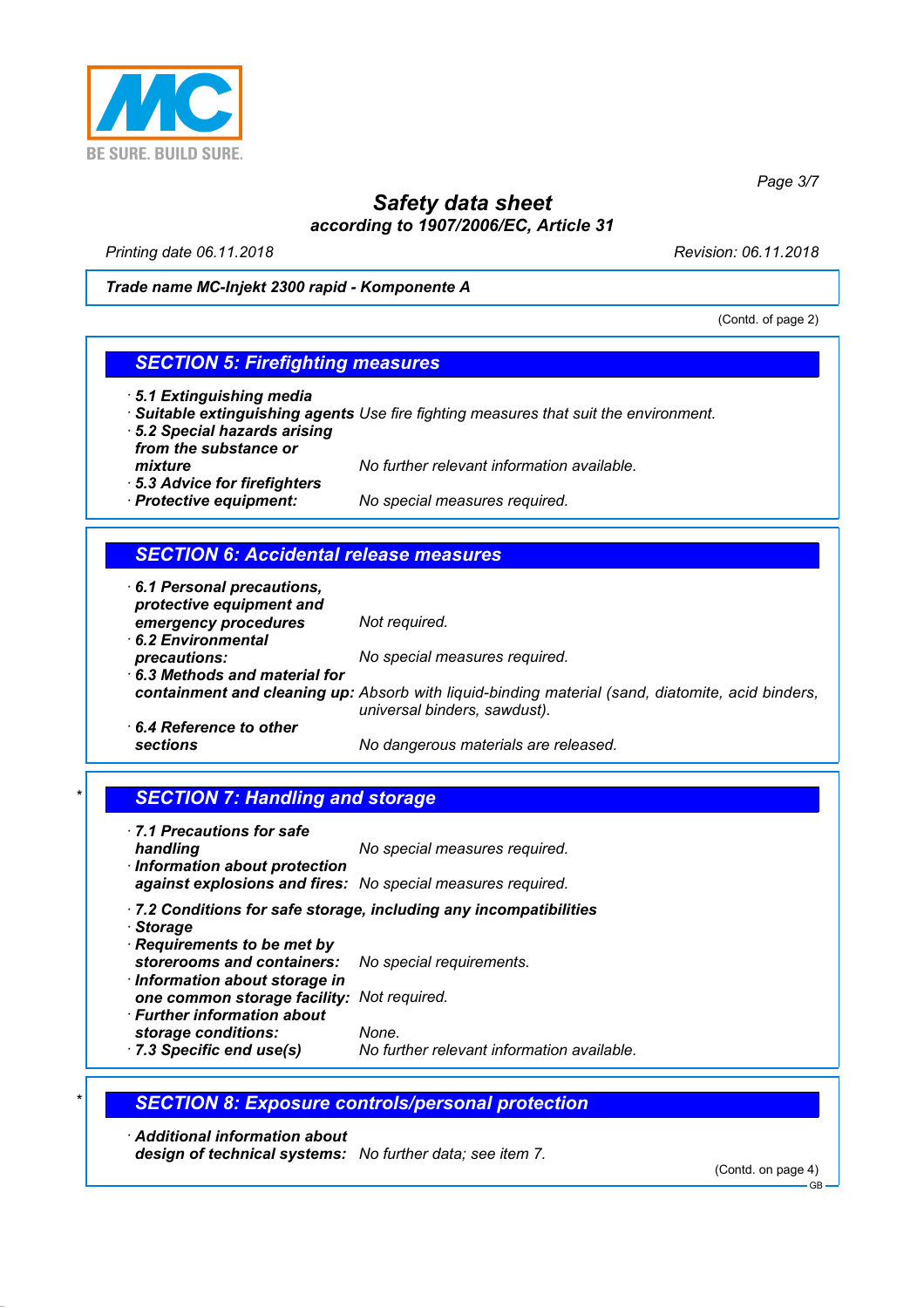

*Page 4/7*

# *Safety data sheet according to 1907/2006/EC, Article 31*

*Printing date 06.11.2018 Revision: 06.11.2018*

# *Trade name MC-Injekt 2300 rapid - Komponente A*

|                                                                                                                                                    | (Contd. of page 3)                                                                  |
|----------------------------------------------------------------------------------------------------------------------------------------------------|-------------------------------------------------------------------------------------|
| 8.1 Control parameters                                                                                                                             |                                                                                     |
|                                                                                                                                                    | Components with critical values that require monitoring at the workplace:           |
| 107-21-1 ethane-1,2-diol                                                                                                                           |                                                                                     |
| WEL Short-term value: $104**$ mg/m <sup>3</sup> , $40**$ ppm<br>Long-term value: 10* 52** mg/m <sup>3</sup> , 20** ppm<br>Sk *particulate **vapour |                                                                                     |
| · Additional information:                                                                                                                          | The lists that were valid during the compilation were used as basis.                |
| <b>General protective and</b><br>hygienic measures                                                                                                 | The usual precautionary measures should be adhered to in<br>handling the chemicals. |
|                                                                                                                                                    | Not required.                                                                       |
| <b>Breathing equipment:</b><br>· Protection of hands:                                                                                              | Not required.                                                                       |
| · Material of gloves                                                                                                                               |                                                                                     |
| · Penetration time of glove                                                                                                                        |                                                                                     |
| material                                                                                                                                           |                                                                                     |
| · Eye protection:                                                                                                                                  | Safety glasses<br>Tightly sealed safety glasses.                                    |

| 9.1 Information on basic physical and chemical properties<br><b>General Information</b> |                                  |  |
|-----------------------------------------------------------------------------------------|----------------------------------|--|
| · Appearance:                                                                           |                                  |  |
| Form:                                                                                   | Fluid                            |  |
| Colour:                                                                                 | Yellow                           |  |
| $\cdot$ Smell:                                                                          | Characteristic                   |  |
| <b>Change in condition</b>                                                              |                                  |  |
| <b>Melting point/freezing point:</b>                                                    | Not determined                   |  |
| Initial boiling point and boiling range: Not determined                                 |                                  |  |
| · Flash point:                                                                          | >110 °C                          |  |
| · Self-inflammability:                                                                  | Product is not selfigniting.     |  |
| <b>Explosive properties:</b>                                                            | Product is not explosive.        |  |
| Steam pressure at 20 °C:                                                                | 0 hPa                            |  |
| ∙ Density at 20 °C                                                                      | 0.98 g/cm <sup>3</sup>           |  |
| · Solubility in / Miscibility with                                                      |                                  |  |
| <b>Water:</b>                                                                           | Not miscible or difficult to mix |  |
| · Viscosity:                                                                            |                                  |  |
| kinematic at 20 $°C$ :                                                                  | 80 s (DIN 53211/4)               |  |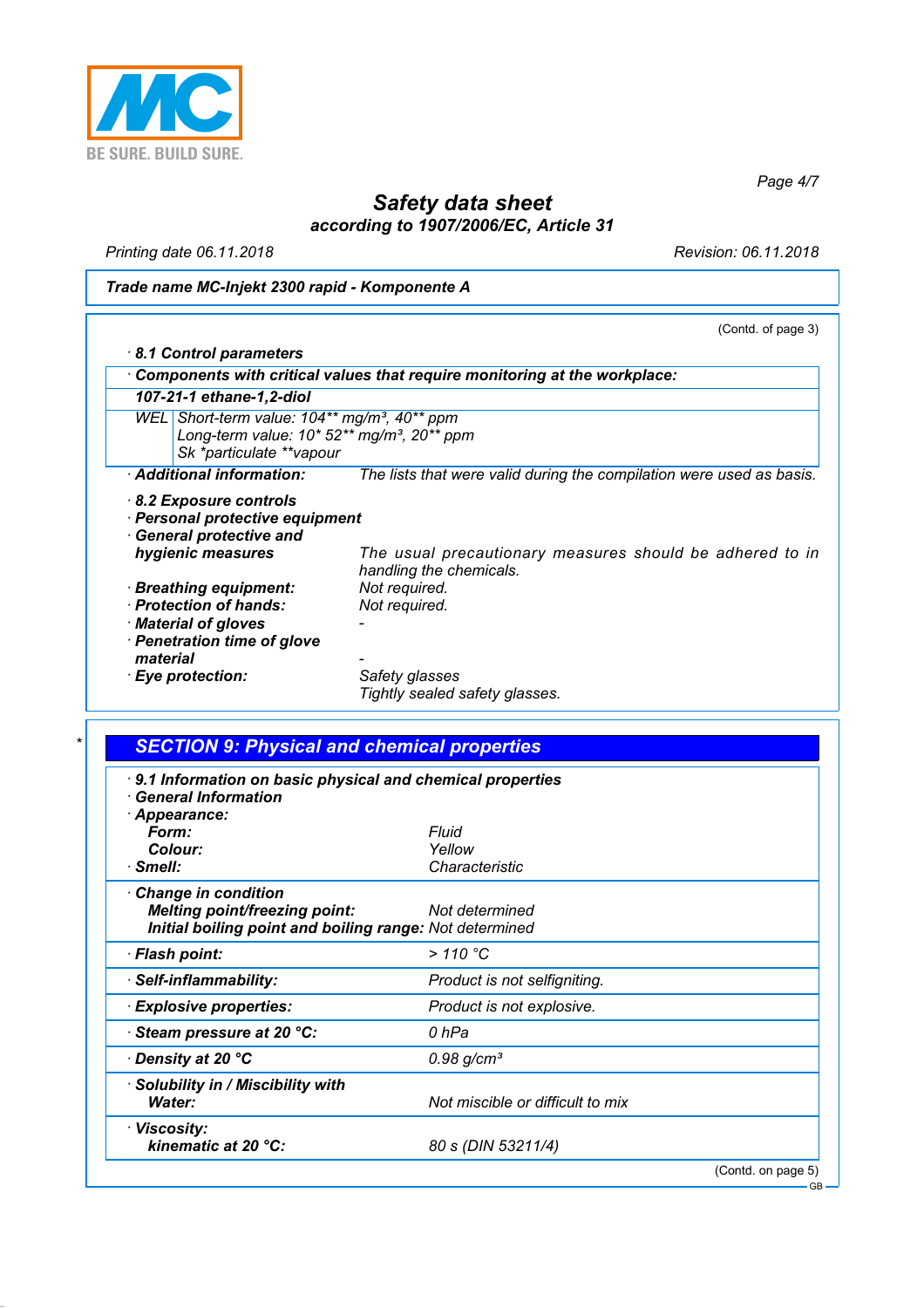

*Safety data sheet according to 1907/2006/EC, Article 31*

*Printing date 06.11.2018 Revision: 06.11.2018*

#### *Trade name MC-Injekt 2300 rapid - Komponente A*

*· 9.2 Other information No further relevant information available.*

#### *\* SECTION 10: Stability and reactivity*

*· 10.1 Reactivity No further relevant information available. · 10.2 Chemical stability · Thermal decomposition / conditions to be avoided: No decomposition if used according to specifications. · 10.3 Possibility of hazardous reactions No dangerous reactions known · 10.4 Conditions to avoid No further relevant information available. · 10.5 Incompatible materials: No further relevant information available. · 10.6 Hazardous decomposition products: No dangerous decomposition products known*

### *\* SECTION 11: Toxicological information*

*· 11.1 Information on toxicological effects*

*· Acute toxicity Based on available data, the classification criteria are not met.*

*· LD/LC50 values that are relevant for classification: 25322-69-4 Polypropylenglykol Oral LD50 2,000 mg/kg (Ratte) Dermal LD50 >2,000 mg/kg (Kaninchen) · Primary irritant effect: · Skin corrosion/irritation Based on available data, the classification criteria are not met. · Serious eye damage/irritation Causes serious eye irritation. · Respiratory or skin sensitisation Based on available data, the classification criteria are not met. · CMR effects (carcinogenity, mutagenicity and toxicity for reproduction) · Germ cell mutagenicity Based on available data, the classification criteria are not met.*

*· Carcinogenicity Based on available data, the classification criteria are not met. Based on available data, the classification criteria are not met. · STOT-single exposure Based on available data, the classification criteria are not met. · STOT-repeated exposure Based on available data, the classification criteria are not met. · Aspiration hazard Based on available data, the classification criteria are not met.*

# *\* SECTION 12: Ecological information · 12.1 Toxicity · Aquatic toxicity: No further relevant information available. · 12.2 Persistence and degradability No further relevant information available. · 12.3 Bioaccumulative potential No further relevant information available.* (Contd. on page 6)

(Contd. of page 4)

GB

*Page 5/7*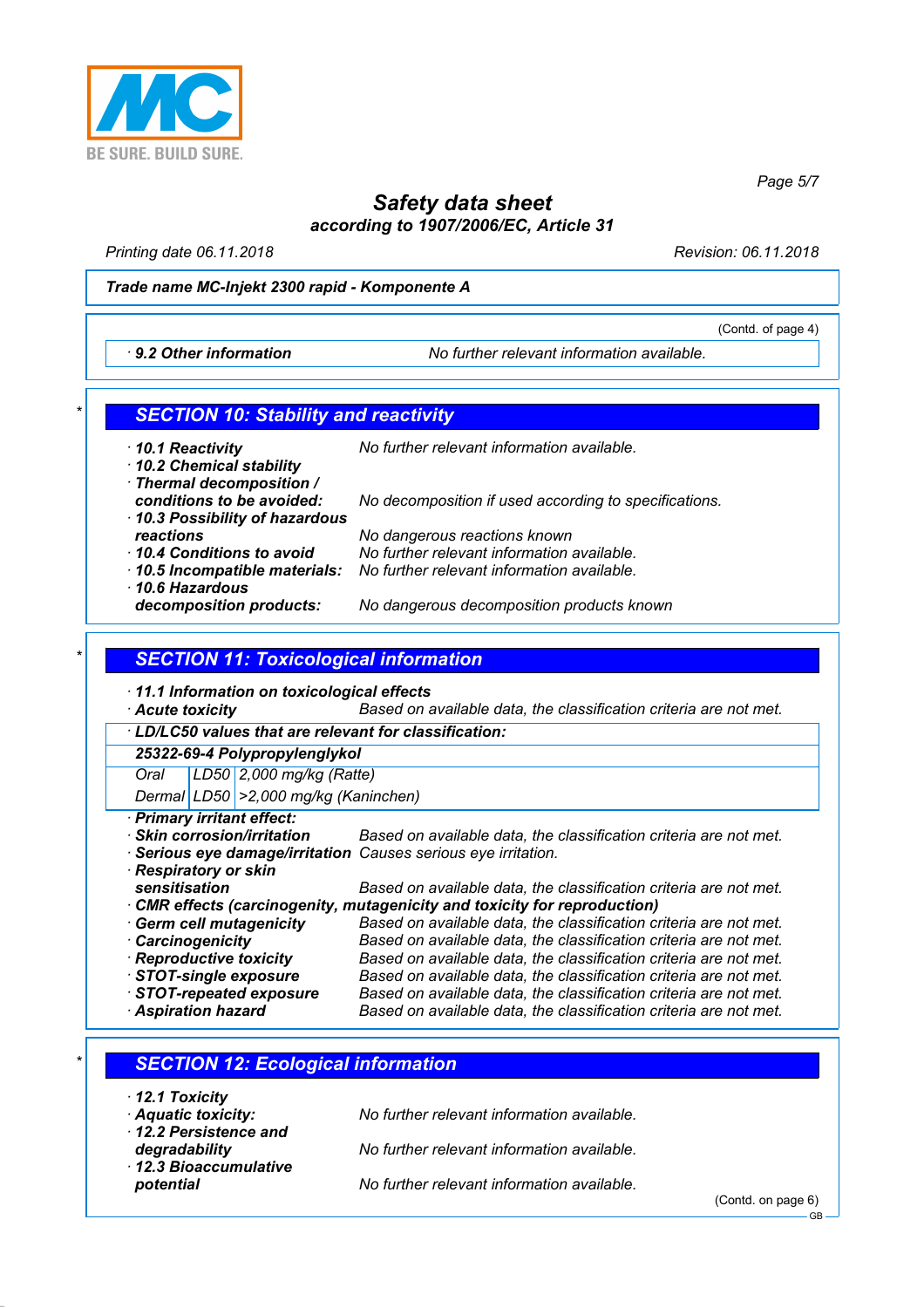

*Page 6/7*

# *Safety data sheet according to 1907/2006/EC, Article 31*

*Printing date 06.11.2018 Revision: 06.11.2018*

#### *Trade name MC-Injekt 2300 rapid - Komponente A*

|                                         | (Contd. of page 5)                                                                                                |
|-----------------------------------------|-------------------------------------------------------------------------------------------------------------------|
| 12.4 Mobility in soil                   | No further relevant information available.                                                                        |
| · Additional ecological information:    |                                                                                                                   |
| <b>General notes:</b>                   | Do not allow undiluted product or large quantities of it to reach<br>ground water, water bodies or sewage system. |
| 12.5 Results of PBT and vPvB assessment |                                                                                                                   |
| $\cdot$ PBT:                            | Not applicable.                                                                                                   |
| $\cdot$ vPvB:                           | Not applicable.                                                                                                   |
| 12.6 Other adverse effects              | No further relevant information available.                                                                        |

# *\* SECTION 13: Disposal considerations*

*· 13.1 Waste treatment methods*

*· Recommendation Must not be disposed of together with household garbage. Do not allow product to reach sewage system.*

| · European waste catalogue                                                                                                    |                                                                                                                                                                          |  |
|-------------------------------------------------------------------------------------------------------------------------------|--------------------------------------------------------------------------------------------------------------------------------------------------------------------------|--|
| 08 00 00                                                                                                                      | WASTES FROM THE MANUFACTURE, FORMULATION, SUPPLY AND USE (MFSU)<br>OF COATINGS (PAINTS, VARNISHES AND VITREOUS ENAMELS), ADHESIVES,<br><b>SEALANTS AND PRINTING INKS</b> |  |
| 08 01 00                                                                                                                      | wastes from MFSU and removal of paint and varnish                                                                                                                        |  |
| 08 01 12                                                                                                                      | waste paint and varnish other than those mentioned in 08 01 11                                                                                                           |  |
| Uncleaned packagings:<br>· Recommendation:<br>Dispose of packaging according to regulations on the disposal of<br>packagings. |                                                                                                                                                                          |  |

*Empty contaminated packagings thoroughly. They can be recycled after thorough and proper cleaning.*

| 14.1 UN-Number <sup>.</sup>       |                 |  |
|-----------------------------------|-----------------|--|
| · ADR, ADN, IMDG, IATA            | Void            |  |
| 14.2 UN proper shipping name      |                 |  |
| · ADR, ADN, IMDG, IATA            | Void            |  |
| 14.3 Transport hazard class(es)   |                 |  |
| · ADR, ADN, IMDG, IATA            |                 |  |
| · Class                           | Void            |  |
| 14.4 Packing group                |                 |  |
| ADR, IMDG, IATA                   | Void            |  |
| 14.5 Environmental hazards:       |                 |  |
| · Marine pollutant:               | No              |  |
| 14.6 Special precautions for user | Not applicable. |  |

 $\overline{C}$